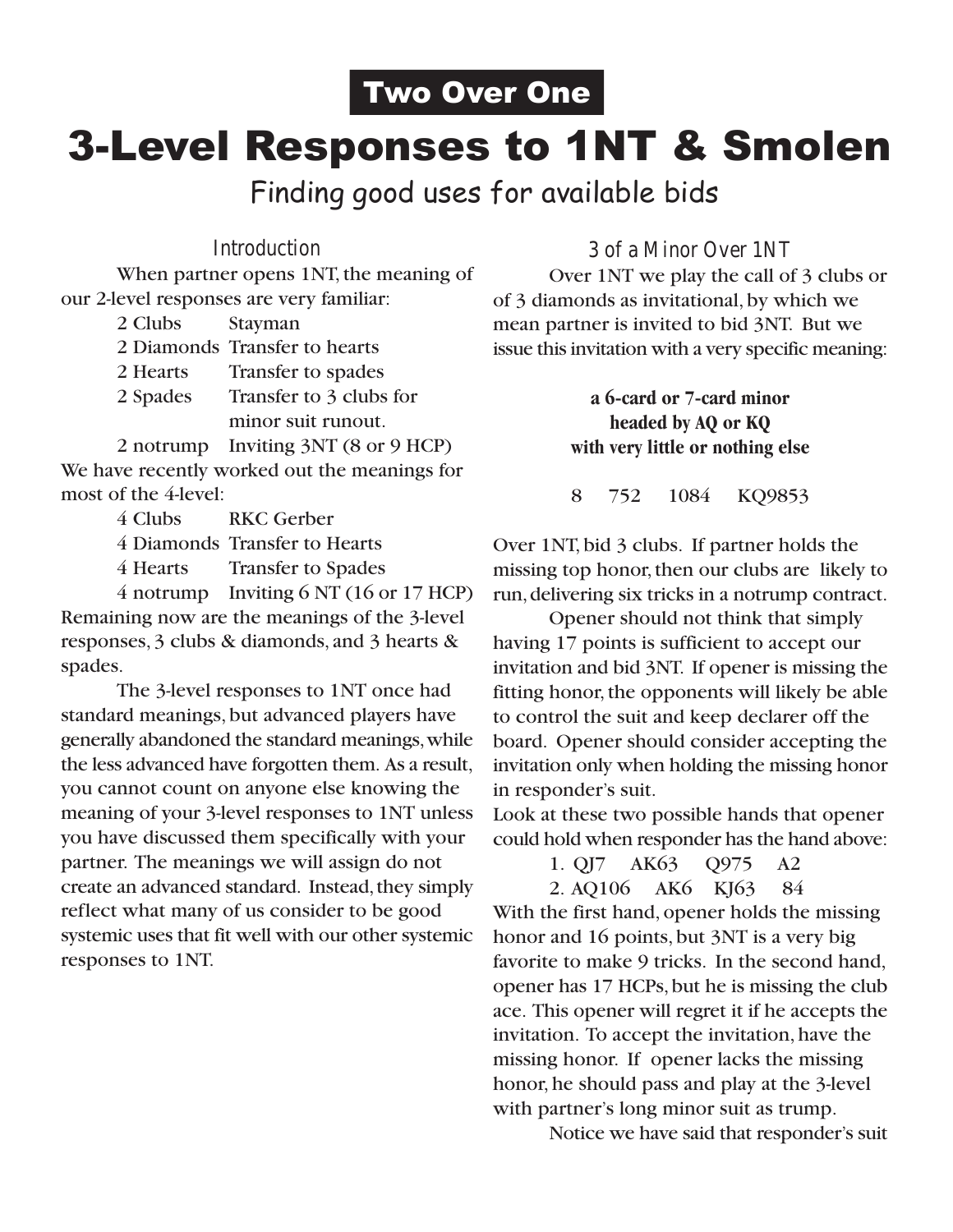## page two 3-Level Responses to 1NT & Smolen

is headed by AQ or KQ. If it is headed by AK it is too strong for a jump to 3 of the minor.

8 752 1084 AK9853

Opener can establish such a suit simply by ducking one round and then cashing AK, expecting the suit to be established for 5 tricks. With a hand such as this, raise partner's 1NT opening to 2NT and invite on power. A six-card suit with 7 HCPs is fully the equivalent of a hand containing 8 HCPs.

**3 Hearts or 3 Spades Over 1NT**

Our choice of meaning for these jumps in a major is to describe hands that hold two 5 card majors. The call of 3 hearts shows 5 spades and 5 hearts and values to invite partner to bid game. The call of 3 spades also contains 5 spades and 5 hearts, but this time responder insists that game be bid.

| 3 hearts<br>3 spades         | 5-5 in majors, invitational |   |          | 5-5 in majors, game forcing |
|------------------------------|-----------------------------|---|----------|-----------------------------|
| 1. Q9743 A8632 8<br>2. KQ743 | A8632                       | 8 | 42<br>42 |                             |

With hand 1, bid 3 hearts, inviting game. With hand 2, bid 3 spades, insisting on it. Note that partner will have a fit with one of your major suits, for only upon a very extraordinary occasion will partner have opened 1NT with two doubletons in the majors.

Note also, then, that responder's shape contains inherent value. That's why, in our examples, we have invited with only 6 HCPs and forced game with 9 HCPs. When opener considers whether or not to accept the invitation

made by a 3 heart call, he should consider not just quantity of total points but their location. Heavy values in the minors will lead to wasted values, while values in the majors will prove more useful.

From time to time you will pick up a hand that is 5-5 in the majors and stronger still, so strong that you will have slam interest.

> **If 5-5 in the majors with slam interest, 1st transfer into spades and then rebid 3 hearts.**

K10864 AQ10 84 4 K5

| opener        | responder  |
|---------------|------------|
| 1 NT          | $2 \nabla$ |
| $2\spadesuit$ | $3\nabla$  |

Opener can now go immediately to RKC, in which case responder will answer in the heart suit, the last bid suit. Or, opener could begin cue bidding a minor suit control. Or, opener may simply take a suit preference, whereupon responder will presume to take control with cue bids or RKC.

One more 5-5 hand type can come up. This would be a very weak hand with 5-5 shape.

J9653 108432 J 105

The best treatment for this hand is garbage stayman. Bid 2 clubs on the off chance that opener possesses a 4-card major. If he bids one, then pass. If, instead, he bids 2 diamonds, bid 2 of one or another of your suits, stopping the auction at the 2 level.

> **If 5-5 in the majors and very weak, use garbage stayman.**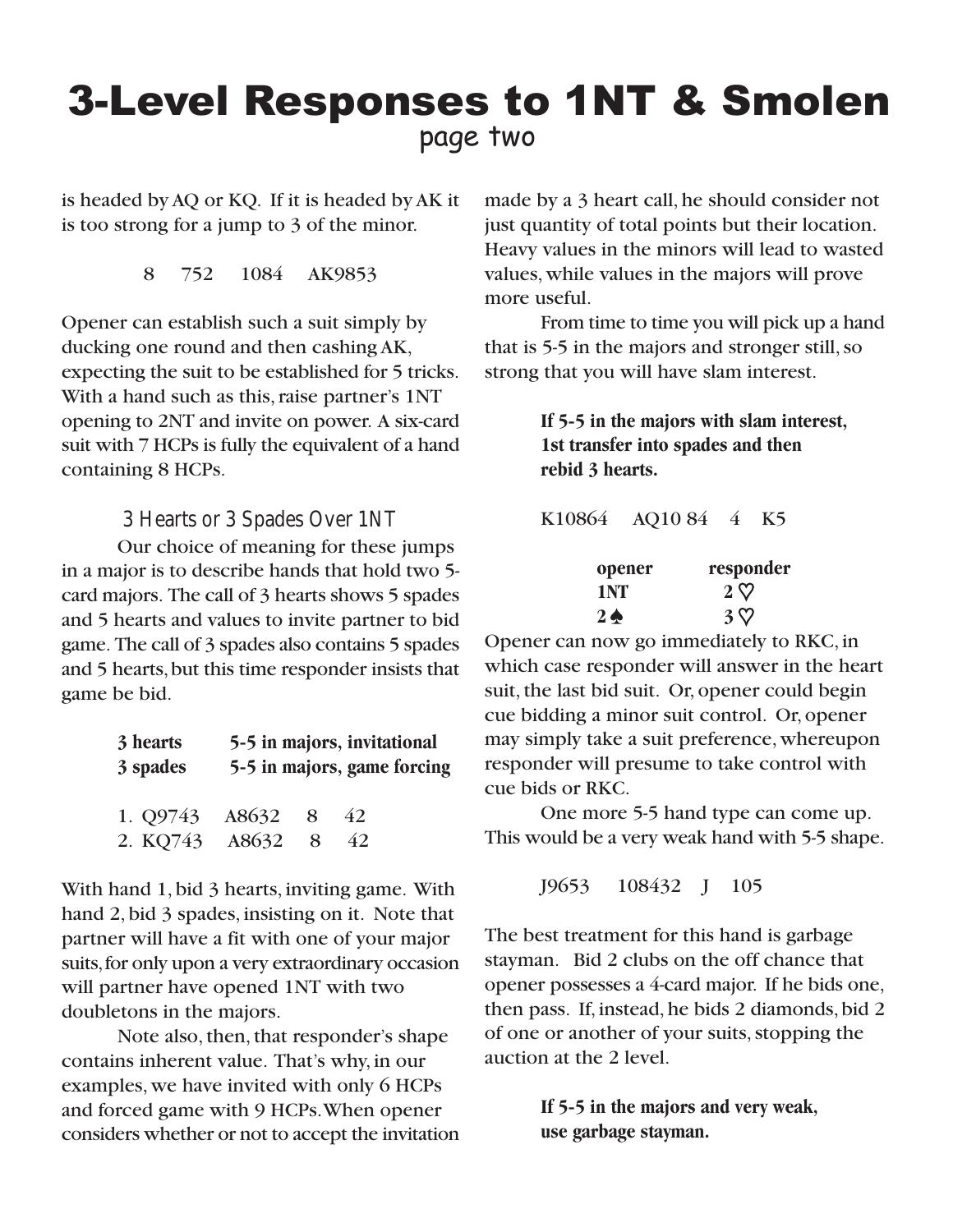### page three 3-Level Responses to 1NT & Smolen

**Smolen**

Has your partner ever opened 1NT to find you with 10 points and 5-4 in the majors?

AJ864 KQ84 75 96

If you decide to transfer into spades, you have no way to show that you also hold 4 hearts. But if, on the other hand you bid 2 clubs Stayman, partner may bid 2 diamonds, leaving you wondering how to show a 5-card spade suit. You may try jumping to 3 spades, hoping that partner can figure it out. But even if he does, his hand goes on the table if he raises spades, and you lose the advantage of getting the opening lead coming into the stronger hand. This is the problem that Smolen solves.

Playing Smolen, when you have the hand above, start with Stayman.

> **When responder holds 9+ points with a 5-card major and a 4-card major, he first bids Stayman. If opener bids 2 diamonds, responder jumps to 3 in his 4-card major, announcing that he holds 5 cards in the unbid major.**

If opener has 3 cards in the unbid major, he will now bid game in that major and be the declarer in your 5-3 fit. If opener has only 2 cards in your 5-card suit, he will simply select to play 3NT.

| opener          | responder     |
|-----------------|---------------|
| 1 NT            | $2 \clubsuit$ |
| $2\diamondsuit$ | $3\nabla$     |

Responder shows 4 hearts and 5 spades. Opener will set the final contract.

#### **Practice**

Partner opens 1NT. What is your response?

- 1. QJ832 KJ742 97 4
- 2. 9 764 AQ9642 875
- 3. A965 KQ863 Q9 94
- 4. KQ943 A10863 7 83
- 5. 93 96 84 KQ97542
- 6. 85432 K9653 83 4
- 7. AQ1087 KJ973 A6 8

You open 1NT with the following hand:

A94 KJ86 KQ8 K84

What do you bid over these responses?

- 8. 3 clubs
- 9. 3 hearts
- 10. 3 spades

You open 1NT with

KJ84 AJ10 AQ96 75

What do you bid over these responses?

- 11. 3 hearts
- 12. 3 clubs

#### **Answers**

- 1. 3 hearts (3 spades is also acceptable)
- 2. 3 diamonds
- 3. 2 clubs. If partner bids a major, raise to game. If partner bids 2 diamonds, jump to 3 spades.
- 4. 3 spades.
- 5. 3 clubs
- 6. 2 clubs. If partner bids a major, pass. If he bids 2 diamonds, bid 2 hearts.
- 7. Bid 2 hearts. When partner bids 2 spades, bid 3 hearts.
- 8. 3NT
- 9. 4 hearts
- 10. 4 hearts
- 11. 4 spades. You have fitting honors for both majors.
- 12. Pass